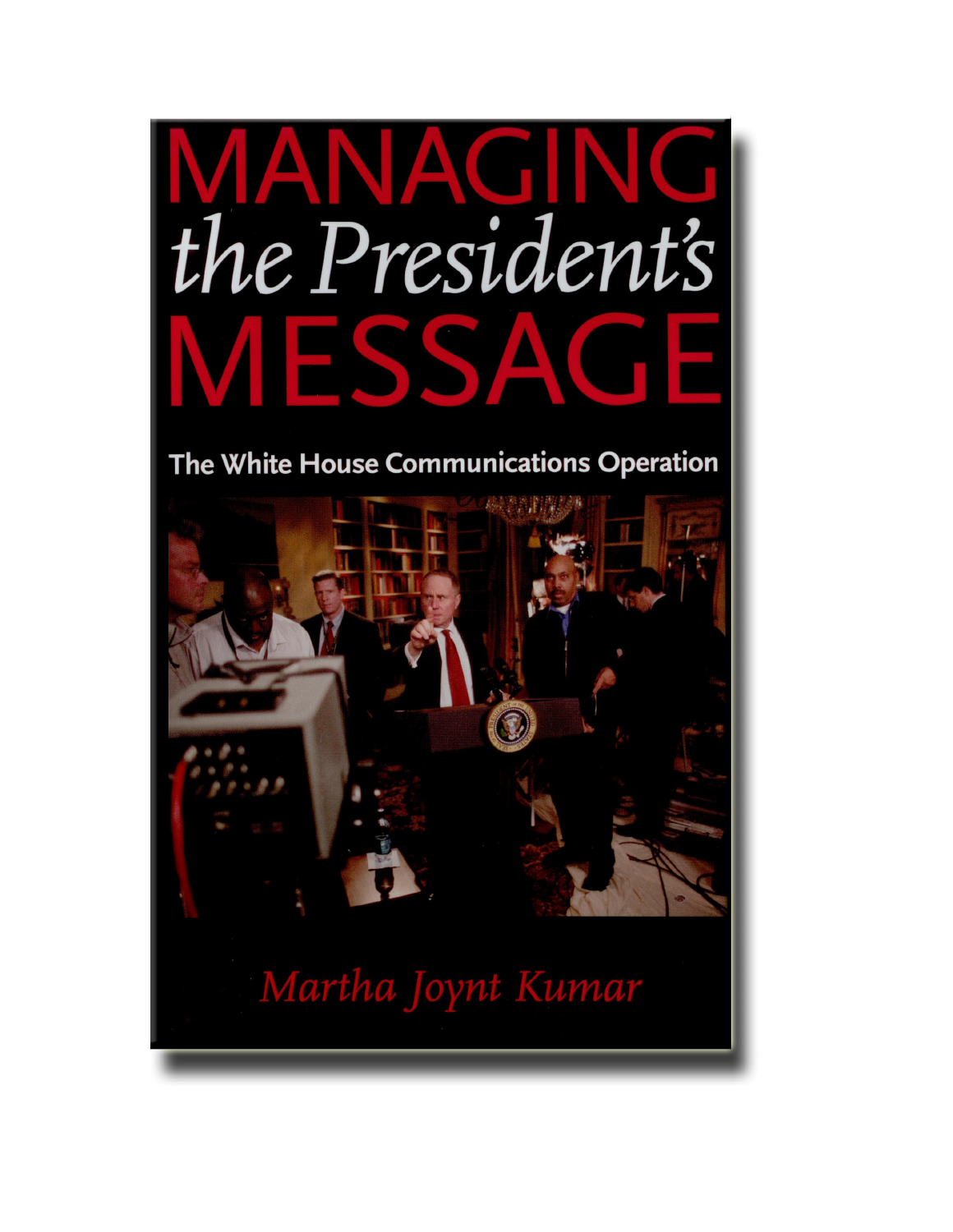Information on this book available at: http://www.press.jhu.edu/books/title\_pages/3562.html Information on the author available at: marthakumar.com

© Johns Hopkins University Press, 2007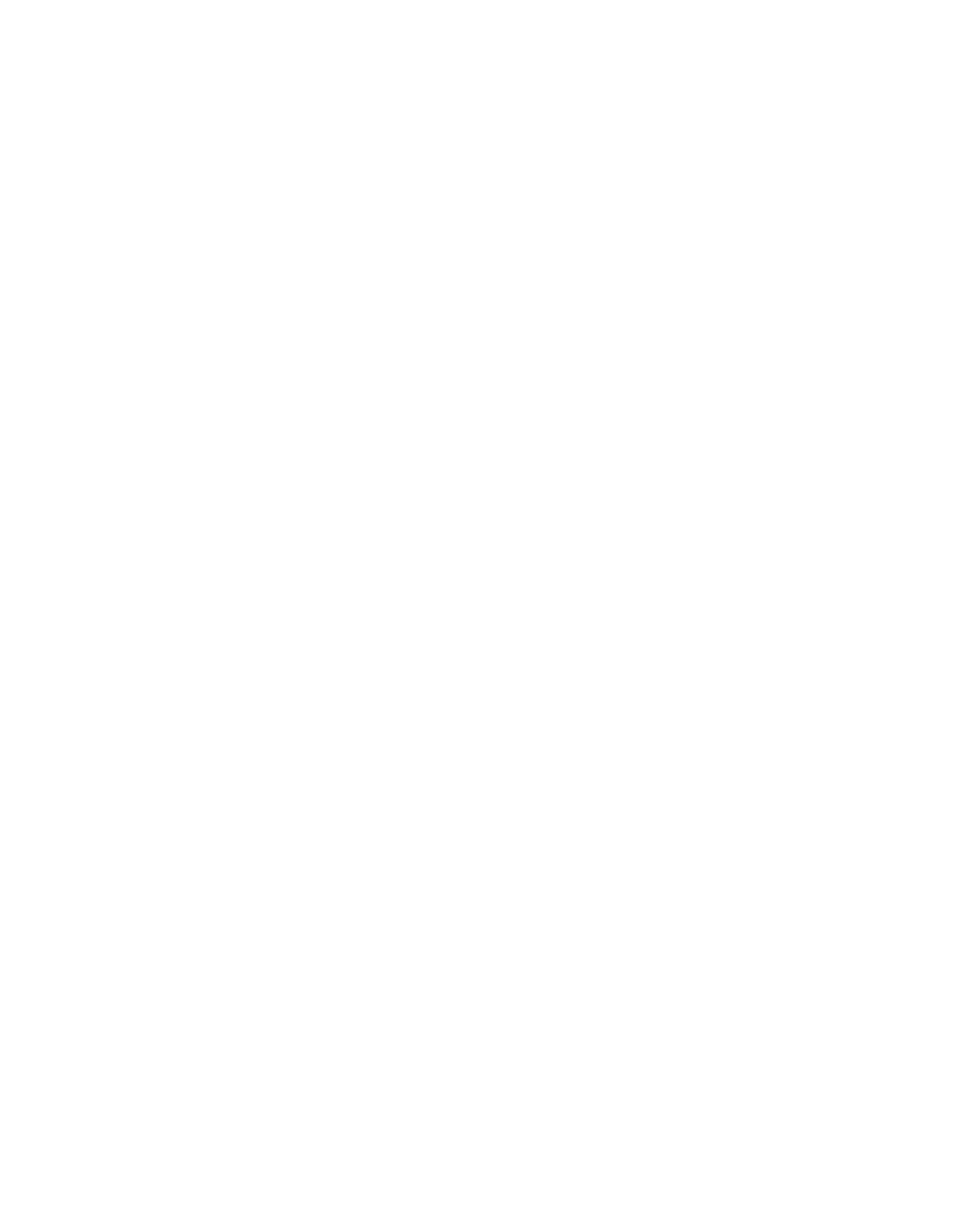# **PRESIDENTIAL COMMUNICATIONS: LESSONS LEARNED\***

 Martha Joynt Kumar, *Towson University Director, White House Transition Project* 

Though the press is not part of the government, presidents and their White House communications staff have developed ways of using the press to carry the chief executive's messages to the general public and to particular groups they want to target. But it is not easy to establish an effective communications system and, once created, to maintain its success. As we saw with Presidents Clinton and Bush, creating an effective system requires the right people, resources, and strategies to advocate for the president, to explain his policies, to defend his actions and ideas, and to coordinate publicity inside and outside of the government.

Since World War II, five of the seven presidents who served during those years and ones who served a full first term, have been reelected. Presidents Eisenhower, Nixon, Reagan, Clinton, and George W. Bush represented different political views and parties, but did have one thing in common: at some point during their first term in office, all of them developed effective communications operations. In each case, the president and his staff understood the importance of helping others realize what their priorities were and how they were achieving them. They also had substantial challenges in their second terms that tested the strength of their communications operations.

Two presidents who served full first terms sought a second one and lost. What Republican George H. W. Bush and Democrat Jimmy Carter had in common was minimal interest in presidential communications as an integral aspect of their presidency. Neither ever created a communications apparatus capable of integrating policy initiatives with plans to sell them to the Washington community and the public. difficulty winning the support of the public and members of the Washington community on specific initiatives. In spite of the large numbers of personnel and organizational resources available to them, presidents have difficulty getting their constituents inside and outside of Washington to respond to them in the ways they wish.

There are four areas where we can view trends and developments in the area of White House communications in order to understand their worth. First are the basic elements of an effective presidential communications operation. There are at least five elements important to the ability of a presidential communications operation to accomplish its goals. Second are the benefits that a good communications buy for a president. Third, there are considerable limits to what a White House communications operation can do for a president. And fourth, we can understand the nature of the institution of the presidency by studying its communications operations.

# **THE ELEMENTS OF AN EFFECTIVE PRESIDENTIAL COMMUNICATIONS OPERATION**

In order to establish communications operations that advocate, explain, defend, and coordinate on behalf of their president, there are some basic elements related to how effectively they carry out the above four functions. Those elements include what an administration is trying to sell, the communications savvy of the president himself, the organizational components of the communications operation; all are important to the ability of a president and his communications team to perform the basic functions. The organization needs central control, an infrastructure that meets the continuing news needs of reporters, and a communications staff that understands reporters' routines.

<sup>\*</sup> This is based on the final chapter of Martha Joynt Kumar, *Managing the President's Message: The White House Communications Operation*, Baltimore, MD: Johns Hopkins University Press, 2007. Reprinted with permission of Johns Hopkins University Press.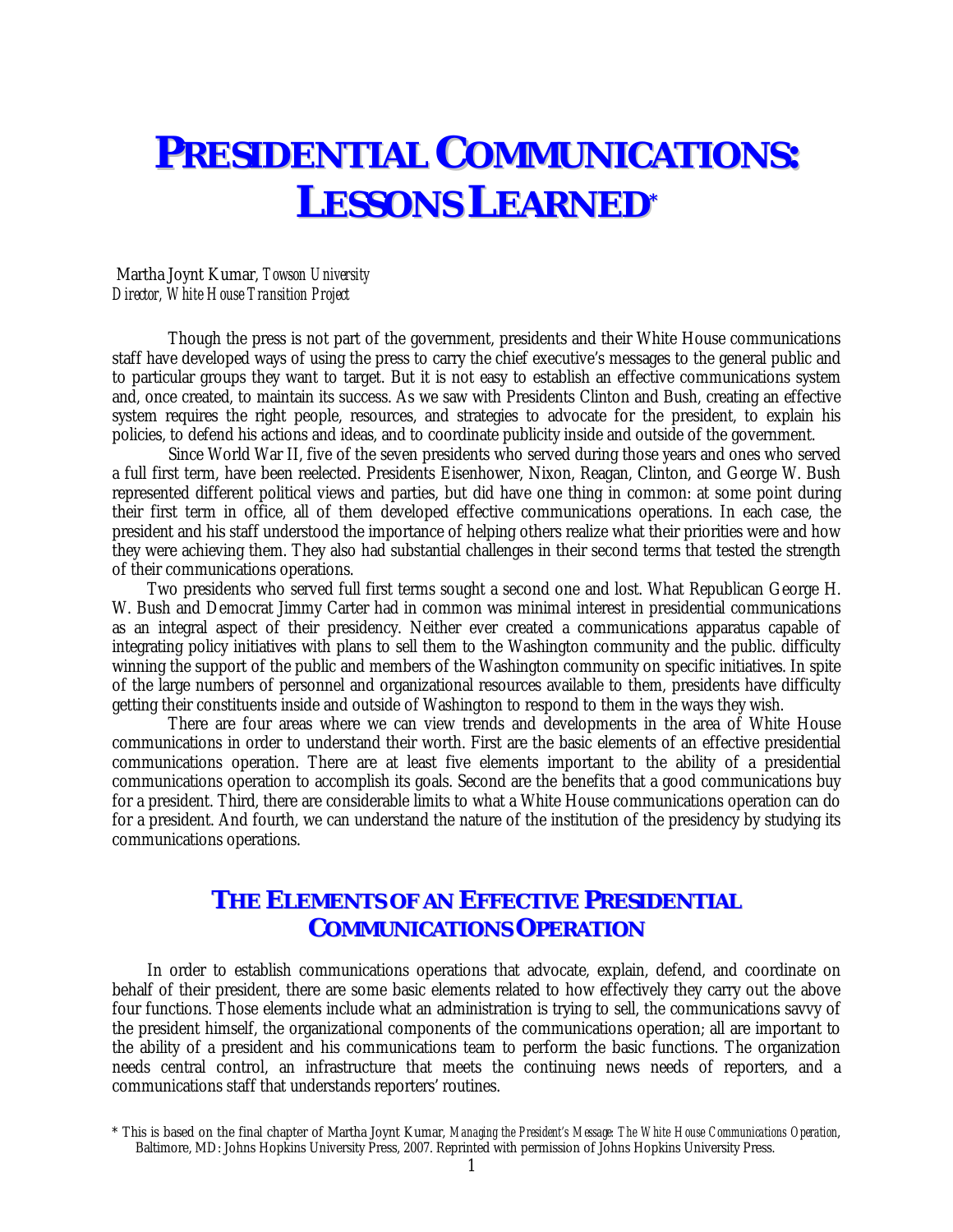# *Policies with Public Support*

In his first year in office, President George W. Bush signed into law two of his policy priorities. During the 2000 presidential campaign, Bush spoke about a half dozen issues that formed his legislative priorities. Among them were education reform and tax cuts. During his first year, he won congressional support for his "No Child Left Behind" education reform bill, which featured student testing and performance-based analysis of schools. He also succeeded with his tax reform plan to eliminate the estate tax and to provide tax cuts to people in most income categories. During the campaign, he discussed both education and tax reform with specific ideas of what he wanted to see enacted by Congress. Both proposals were popular with voters, both before and after the election.

It is hard to sell illusions. Good communications operations have to be grounded in solid policies and effective performances. No matter how good a presidential communications team, if a policy or its implementers are weak or absent, it will be difficult to make it appear otherwise.

In the case of Hurricane Katrina, the federal government's disaster plans and organizational resources were inadequate for confronting the problems spawned by the hurricane. President Bush's apparent slowness in responding to Hurricane Katrina mirrored the demonstrably slow response by federal government agencies tasked with disaster planning, as broadcast far and wide by news media. Context also counts. Since billions have been spent on homeland security since September 11, 2001, both the Washington community and the public were surprised and dismayed that the federal government's capacity for handling a domestic disaster was so poor. There was no way to portray the federal government's handling of the hurricane as successful. Thanks to extensive media coverage, too many people saw that it was not.

So too were the reforms in Social Security a hard sell for the George W. Bush administration in 2005. The president, his cabinet officers, and his agency heads went on the road from March to May in a highprofile campaign, "60 Cities in 60 Days," to sell his twin ideas: that the Social Security system was in a perilous state and that personal retirement accounts would benefit the public. That campaign was a renewed effort to build on his administration's actions following his 2005 State of the Union message in which he discussed his proposal. The more the president spoke about the issue, the more the public disapproved. In early February, a CNN/*USA Today*/Gallup poll found 44% approval, 50% disapproval, and 6% unsure with respect to George W. Bush's approach to addressing the Social Security system. By late July, the approval number had dropped to 29%, the disapproval number had risen to 62%, and unsure stood at 9%.

After five months in Washington and on the road discussing the problems of Social Security and the importance of personal retirement accounts, the public was less likely to support the president's account plan. People responding to an ABC News/*Washington Post* poll showed greater concern about personal retirement accounts after the president's tour than before he began it. When asked whether they would support or oppose a plan in which people could invest some of their Social Security contributions in the stock market, in mid-March 56% supported the idea, with 41% opposed and 3% unsure. By early June, support had dropped to 48% while those opposed had increased to 49% and unsure had fallen to 2%.1 The public simply was not buying personal retirement accounts.

# *A President Adept at Communications*

Communications operations reflect the president they serve. The White House staff is not a complement to a president but a reflection of him. If the president is adept at communications, his apparatus reflects it. If he is uninterested in communications, that, too, will be reflected in the staff operation.

President Reagan's decades of experience in show business equipped him for his extraordinary success as a presidential communicator. James Baker recalled, "We had a president who loved communicating. That was his medium. He was terrific. Boy, was he good. So it was sort of easy for us."2 President George H. W. Bush had little experience as a performer, was ambivalent about public relations, and invested low resources in developing communications plans for his programs. At one point, he asked Press Secretary Marlin Fitzwater to run his communications operation as well as the Press Office. John Sununu, Bush's chief of

<sup>1</sup> Poll data available at pollingreport.com/social.htm.

<sup>2</sup> James A. Baker III, interview with the author, Houston, Texas, May 14, 2001.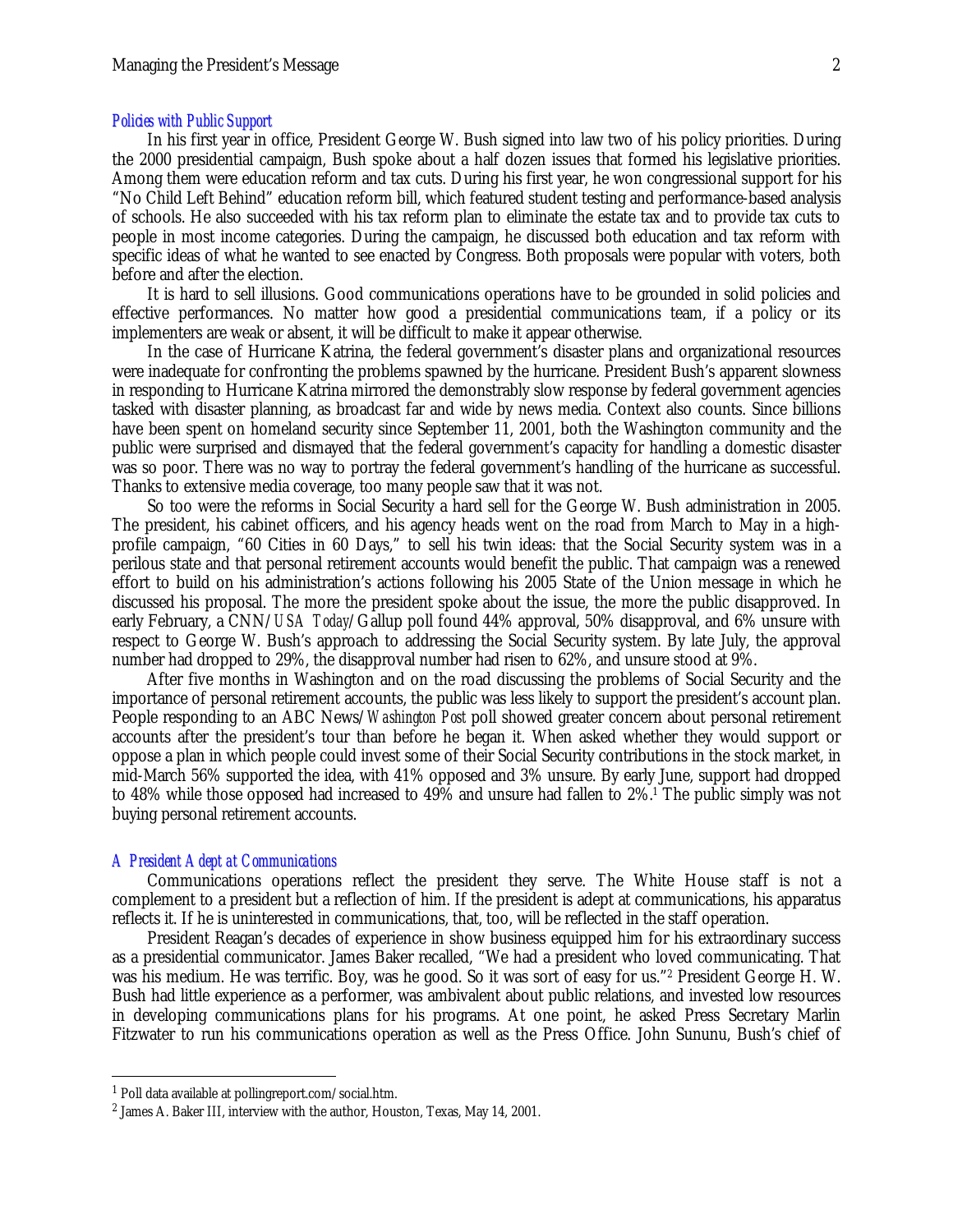staff, was equally uninterested in communications. So it was difficult for other members of the White House staff to develop and implement public relations initiatives.

When the president was preparing to introduce a cooperative venture with Latin American countries, "Enterprise for the Americas," Sununu insisted that no news come out beforehand. His restriction extended to advance preparation of reporters in the White House press corps as well as journalists in involved countries. When the subject of this impending event came up in a senior staff meeting, Fitzwater asked, "How can we just do that today? Why isn't there some buildup to this? Haven't we told the countries that we're going to have the ambassadors over here? We should have them supporting this and putting out statements in support of it and talking to the press in the driveway. And what about Congress? There must be committees who love this, who want to join us, committee chairmen."

Sununu was adamant. He told the staff, "No. I'm not going to have this leak. I'm telling you right now: we're going to do it at ten o'clock."3 The chief of staff had his way, and no groundwork was laid for this initiative. The result was lackluster stories in the press. The *New York Times* reported the next day about the policy announcement, "The initiative was presented in vague terms that made it difficult to assess its potential impact on trade, industrial development or debt reduction in the hemisphere."4

# *Control at the Top*

<u>.</u>

Whether the president is a Democrat or a Republican, successful communications operations have been controlled at a central point, where the chief of staff or another senior staff member has a view of all the elements of a chief executive's presidency, including the status of his initiatives, his political strengths and weaknesses, and his goals. There are different ways of centralizing such operations. All but one of them calls for coordinating communications at the senior staff level. Generally, the chief coordinating official is the chief of staff. The chief alone controls all of the essential levers for information-gathering, policymaking, and implementation. No other member of the White House staff has access to all of the elements needed to make communications work.

Chiefs of staff interested in centralizing their administration's communications operations have followed three models. In the first model, the chief coordinates White House communications personally or through deputies but also deals directly with reporters. When James Baker was Reagan's chief of staff, he made a point of having deputies who were experienced in communications, but he would also make his administration's case personally. He recalls Richard Cheney, who had served as President Ford's chief of staff, telling him: "Be sure you spend a lot of time with the press giving them your spin, why you're doing these things. Talk to them. But always do it invisibly."5 Both Michael Deaver and David Gergen, responsible for the hands-on management of Reagan's operations, reported to Baker. Clinton Chief of Staff Leon Panetta followed Baker's model. He, too, coordinated White House communications through his deputies and would also often talk to reporters personally.

The second model for centralized control of communication has the chief of staff working through deputies but spending little time briefing reporters. Erskine Bowles, who served in the Clinton administration, had deputies responsible for press contacts, but he avoided public media presentations and briefings with reporters. Bowles put Deputy Chief of Staff John Podesta in charge of communications. When Podesta replaced him as chief, he reverted to the first model by taking responsibility not only for coordinating communications but also for making the administration case on Sunday news programs and elsewhere.

The third model for centralizing communications has an appointed communications adviser oversee the coordination of information. President George W. Bush opted for this model when he made Karen Hughes responsible for coordinating all of his publicity. During the remainder of Andrew Card's tenure as chief of staff, Dan Bartlett was responsible for all communications units. Under Josh Bolten, Bartlett's portfolio remains the same.

<sup>3</sup> Marlin Fitzwater, interview with the author, Deale, Maryland, August 8, 1998.

<sup>4</sup> Andrew Rosenthal, "President Announces Plan for More Latin Debt Relief," *New York Times*, June 27, 1990.

<sup>5</sup> Martha Joynt Kumar and Terry Sullivan eds. *White House World: Transitions, Organization, and Office Operations*. College Station, TX: Texas A&M University Press, 2003, 133.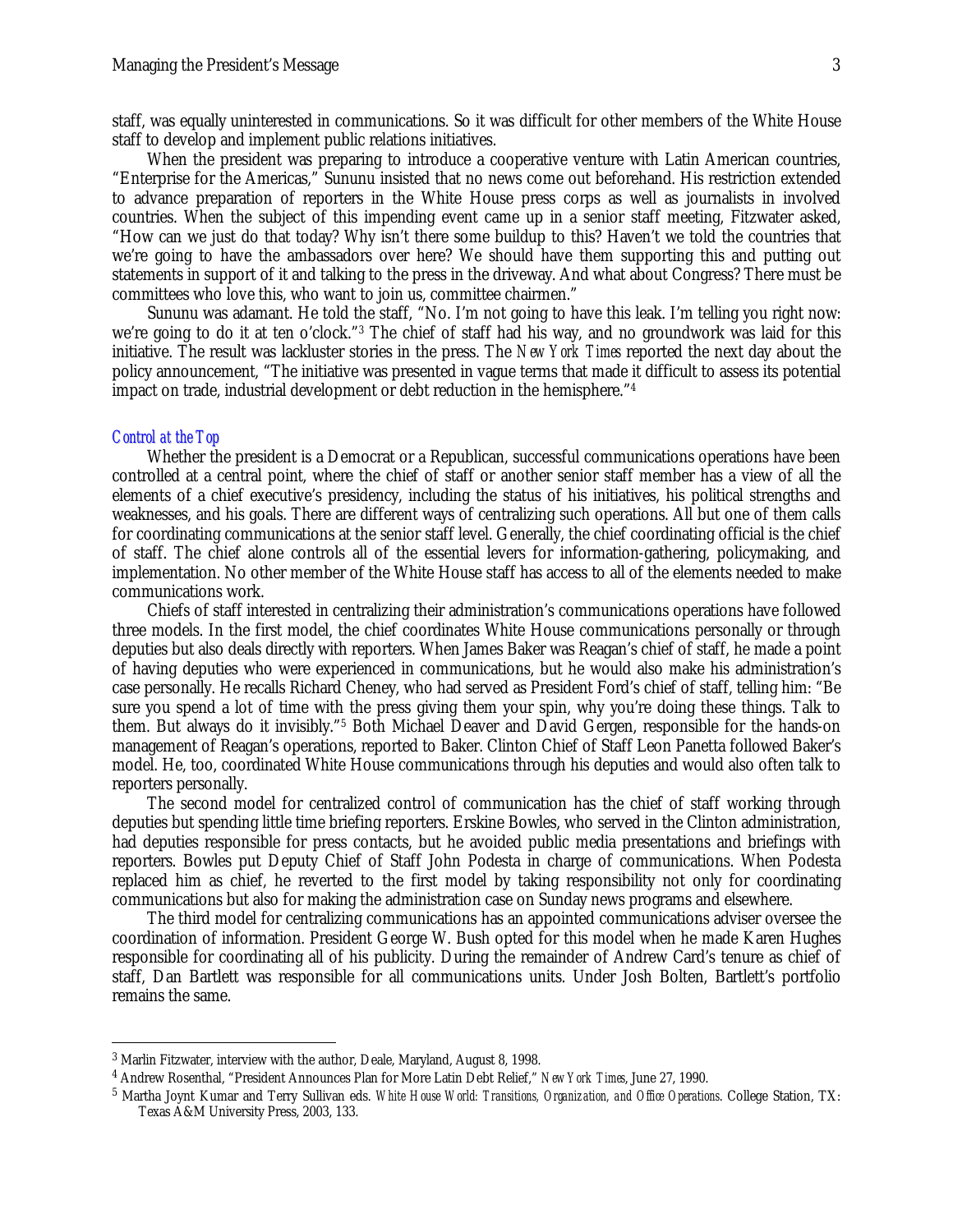Where there is a central communications adviser, the chief of staff tends to avoid interfering with that role. Bush's chief of staff, Andrew Card, occasionally appeared on Sunday news programs and did some traditional Thursday briefings with journalists from *Time, Newsweek,* and *US News and World Report*, but he was not an explainer of policy unless he was involved in the policymaking process himself, as he was with transportation issues. This model is most similar to that of Press Secretary James Hagerty in the Eisenhower administration. While serving as press secretary, Hagerty also performed functions similar to those that a communications adviser would perform today. Eisenhower's chief of staff, Sherman Adams, left both the briefing of reporters and the development of communications plans to Hagerty.

The alternative to one of these centralized communications models has neither the chief of staff nor a communications adviser taking responsibility for the public presentation of a presidency. In the Carter administration and in part of the George H. W. Bush administration, there was no chief communications officer. Instead, the press secretary was expected to perform communications functions on an ad hoc basis.

As these two administrations demonstrate, however, there is no substitute for having some sort of official in charge of communications. The press secretary spends too much time on daily operations to plan ahead effectively. If there is no one to oversee the planning and implementation of communications, those jobs tend to end up haphazard or undone.

### *An Available Publicity Infrastructure*

Administrations tend to centralize their communications operations in different ways, but the infrastructure of publicity offices has grown more similar over time. President Clinton had a centralized communications structure operating out of his chief of staff's office, while President George W. Bush has centralized his with a communications czar. Yet both of these structures incorporate permanent White House units. In every recent administration, the Press Office has handled daily press matters, the Office of Communications has served as a planning vehicle, and the Office of Media Affairs has worked with news organizations at the regional, state, and local levels, with special offices overseeing photography and speechwriting. President Carter did not have an Office of Communications during some years in his term in office, but he did have all of the other functions represented. President George H. W. Bush had an Office of Communications, though it was not active in the way it has been in the last two administrations.

Who reports to whom can vary from one administration to another, but where to go for what remains the same. Each cog in the White House publicity apparatus has a group of constituents who depend on what these units do for them. If an incoming White House team wanted to eliminate any of these publicity offices, there would be a well-orchestrated campaign to save it.

# *Staffers Familiar with the Routines of News Organizations*

The kinds of stories that news editors assign and news reporters write are fairly predictable. They deal with conflict, disaster, policy setbacks, personal turnarounds, and reversals of political fortune. After all, the word news implies something new.

Even so, a clever presidential communications operation can get the news media to channel and to sustain its focus. The Reagan White House made focus the primary objective of its publicity effort. In 1981, when Reagan arrived in the capital, the issue the public found most pressing was the economy. By having President Reagan devote the vast majority of his public remarks to this subject, then segueing to a succession of specific planks in his economic plan, such as his tax cut program, the administration succeeded in keeping the press focused on his economic plans. Administrations ever since, particularly that of George W. Bush, have copied the Reagan administration's strategy of focusing attention on one issue at a time. While events often overtake plans, acting on the basis of strategies and schedules planned in advance remains the best bet for getting the press to follow a lead.

Hiring staffers who are aware of the routines of news organizations is the best way to anticipate what reporters are likely to do, and when. Increasingly, knowing the routines of news organizations has competed with loyalty and experience demonstrated in a campaign as a prerequisite for work on presidential publicity. The Clinton administration had a rough start when it arrived in the White House because its communications team was unfamiliar with the routines of news organizations. Press Secretary Dee Dee Myers and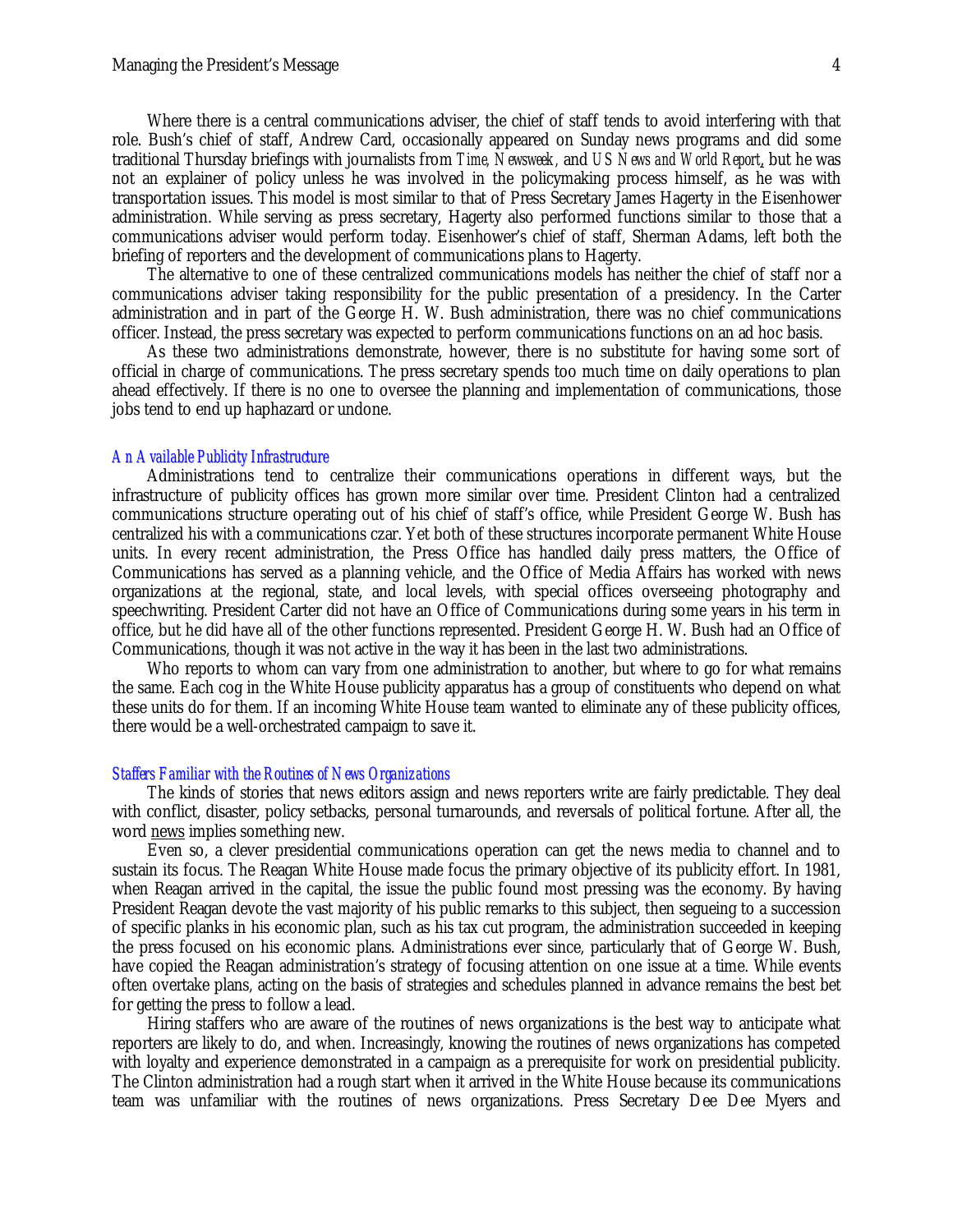Communications Director George Stephanopoulos split the job of briefing the press, in public as well as in private. It was a system that did not work, as there can be only one official spokesperson for the president. But President Clinton learned that appointees familiar with the routines of news organizations were the most appropriate people to handle the press. His communications operation improved markedly when his second wave of picks included two of the savviest press veterans in Washington: David Gergen and Mike McCurry.

# **WHAT A GOOD COMMUNICATIONS OPERATION BUYS A PRESIDENT**

The benefits of a skilled publicity operation range from effective organization to the efficient acquisition and allocation of resources. Benefits can be personal as well as institutional. And they include what does not happen as well as what does.

# *The Opportunity to Reach the Public on His Terms*

While it is easier for the president than for any other official to get the attention of the American public, of other government officials, and of world leaders, he still has to compete for publicity. Members of Congress and leaders of interest groups try to define the president and his ideas, as they want people to see them. The most sophisticated of his critics know how to insinuate themselves and their own ideas into news stories about him.

By coming in with a clean slate of items to discuss and a plan of how to do it, President Bush made certain that his critics did not get the opportunity to define him before he set forth who he was and what his agenda would be. His critics did begin to make gains, but it took several months for them to do so, and then their efforts proved fleeting after September 11.

When Eisenhower was in the White House, the challenge of getting and keeping public attention was much less difficult than it is today. Interest groups were far more inclined to influence the inner workings of Congress and the executive branch than to challenge the president in print. Often groups felt that they could operate more effectively without publicity. Today, interest groups spend a great deal of money on communications operations. When President George W. Bush traveled the country to defend personal retirement accounts as a facet of his plan for Social Security reform, he faced a barrage of television commercials produced by the American Association of Retired Persons and MoveOn.org, a group sponsored by billionaire George Soros.

Arriving in the White House with a communications operation that is already up and running makes it possible to take immediate advantage of publicity opportunities. A campaign platform is not the same as a governing agenda. When a president takes over the White House, he has the public's attention, but he cannot use it as an opportunity to convey what he wants to do until he has a well-schooled publicity effort in place. In President George W. Bush's case, he was ready and able to discuss his agenda when his term began.

During the first two months of his administration, Bush and his staff focused on one issue a week, and the press followed suit. By focusing on what they wanted to talk about, they channeled the attention of everyone else. Education was the subject for the first week, followed by increased funding for the military, creating a network of faith-based organizations to help carry out certain government programs, and tax cuts. During the first week, President Bush spoke in the East Room of the White House about his "No Child Left Behind" initiative. As with his other issues, he spoke in town but traveled outside of Washington as well. By planning the subjects and locations of his speeches well in advance, he took advantage of the opportunities for publicity afforded every new president and limited his risks of making mistakes.

During his administration, President George W. Bush has, more than any other recent president, focused on the agenda he wants to discuss. Through this discipline, his administration has been drawn off their topics less frequently than has been the case when policy divisions in other administrations have dominated reporting from the White House. "They have been much more focused on the substance of the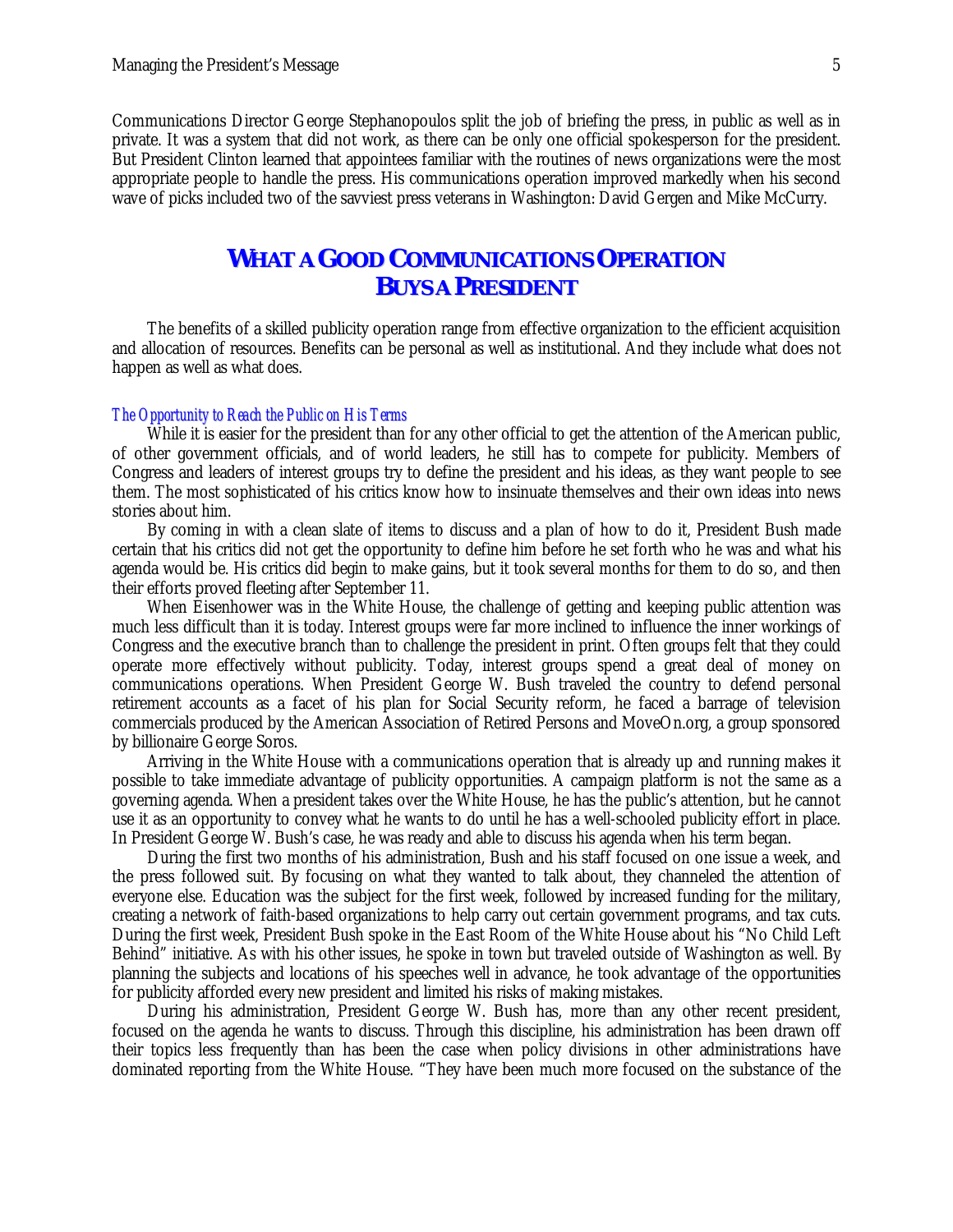policy that they're trying to deliver to the American people, and less discussion around the theatrics or the infrastructure or the process behind the curtain," observed Mike McCurry.6

# *Fewer Mistakes*

Even as George W. Bush was campaigning for the presidency, well before the transition that followed his election, Karl Rove studied earlier transitions with an eye to learning what mistakes to avoid and how to lay the groundwork for an effective tenure in office. Rove knew that his candidate had treated communications as a vital component of his politics and his governance. "We did take a look at the seven [presidential transitions], essentially [John F.] Kennedy forward," he recalled. "We actually looked at the first 180 days and tried to draw lessons about not only the things that happened in the first 180 days, but what were the things that allowed them to then move on to have a successful period after that. We looked also at the structures of the offices and examined those, but our starting point was really the President [George W. Bush]'s office in Texas, and then the campaign where there had been this close integration between policy and politics and publicity--communications."7

Rove's research confirmed Bush's view that publicity gaffes made early, when the public's attention is high, can be very costly. During his own first press conference on January 29, 1993, President Clinton had responded to a question about gays in the military in a way that drew so much attention to this position that it was difficult for him and his team to shift its focus to programs they wanted to highlight. When an administration has mapped out its publicity plans in detail, there is less chance of its "speaker-in-chief" being led or thrown off track.

# *Advance Warning of Political and Communications Problems*

Problems often surface in the Briefing Room or in conversations reporters have with officials. Sometimes, the warning comes in the form of reporters' questions, which are asked because news organizations regarded the issue as an important question--this was very much the case with persistent questions about President Bush's State of the Union address claim that Iraq had sought yellowcake uranium. Some reporters raised the issue of the accuracy of the presidential claim in the press secretary's gaggles and briefings before the White House responded to it adequately. During the interim, the White House received was its bad publicity over the issue mount.

An area where President Clinton received a great deal of bad publicity was his series of meetings in the White House with contributors to his campaign. If communications staff had chased down the information reporters had sought about possible sessions with contributors, one scandal might have not occurred. "Had I been a little more inquiring and been a little more emphatic about trying to get information for reporters, I would have dug harder in uncovering all these sessions that Bill Clinton was having with his contributors, including some who had no business being in the White House in the first place," said Mike McCurry. If McCurry had asked questions about suspicious events on the president's calendar or the identity of the attendees, "me asking those questions probably could have stopped from happening one of the crises that I would argue was the most debilitating scandal that impacted the Clinton presidency. . . . It was the campaign finance questions that really tarnished the impact of his election in 1996."8

Reporters can share White House information in another valuable way. Veteran *Washington Post* correspondent Ann Devroy remembered the mistakes the Clinton staff made in the early days of their administration. In part, she believed, their problems could have been avoided by talking to press people who knew the rhythms of White House operations. Citing the 1993 firing of White House Travel Office personnel, Devroy explained exactly how veteran reporters could have been useful to the new staff members. "The press could have warned them, had they had any kind of working relationship, that they were going to get themselves into deep doo-doo if they did this," she said. Firing the long-serving White House personnel

<sup>6</sup> Mike McCurry, interview with the author, "The President, the Press, and Democratic Society," Towson University course, Washington, DC, April 19, 2006. http://www.ucdc.edu/aboutus/whstreaming\_archive.cfm.

<sup>7</sup> Karl Rove, interview with the author, May 8, 2002.

<sup>8</sup> Mike McCurry, interview with the author, "The President, the Press, and Democratic Society," Towson University course, Washington, DC, March 1, 2004. http://www.ucdc.edu/aboutus/whstreaming\_archive.cfm.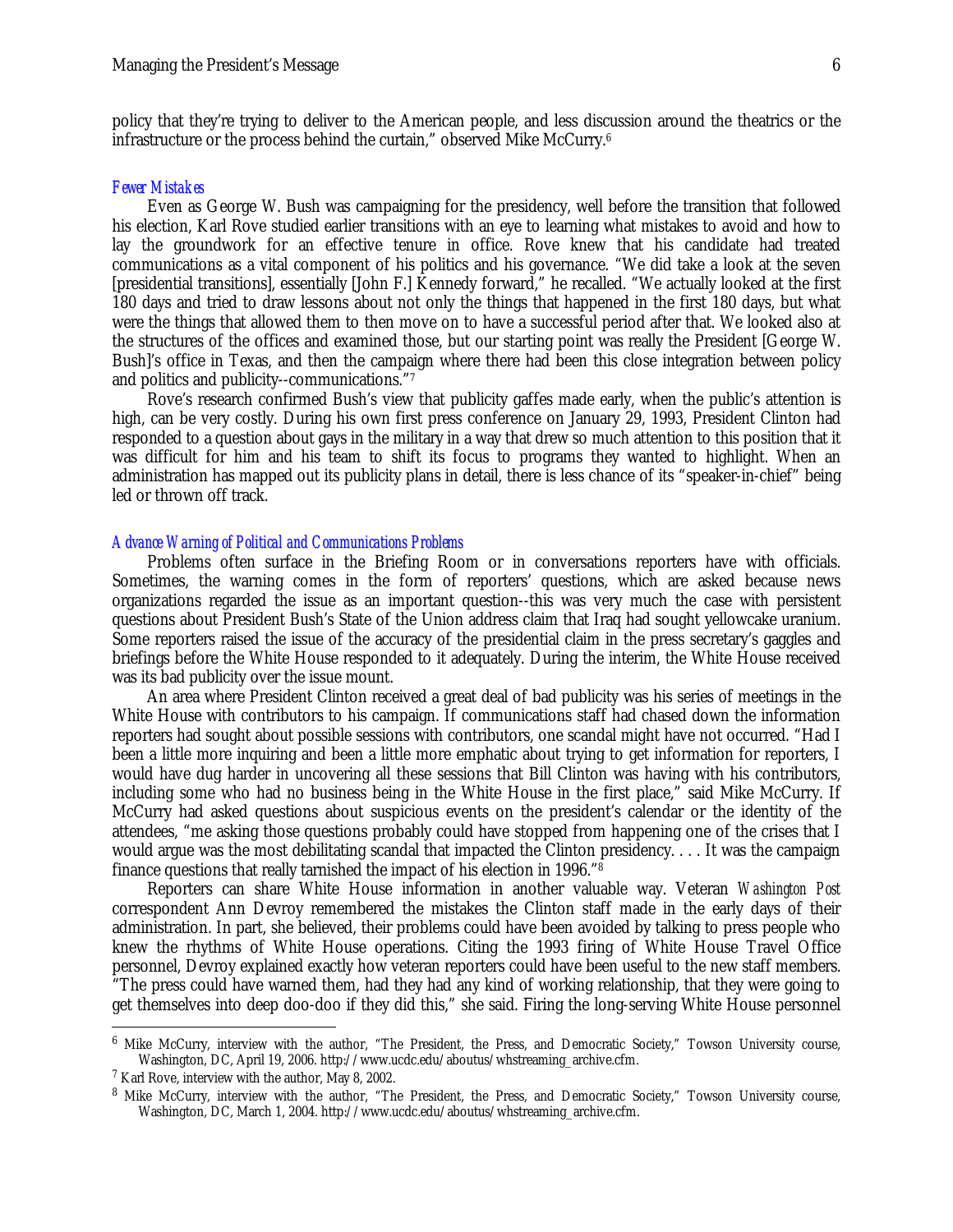"was so stupid, because they could have said that we are going to save money, and we are going to do this, and we are going to transfer these people to other places. Instead, they walk up and accuse them all of being crooks, and not only did they do that publicly, but people from the White House were calling people here, at the *Post* and elsewhere I know, to directly accuse those people of being criminal and of stealing."9 After operating in the dark, President Clinton had to deal with fallout for this issue for years to come. The issue could easily have been avoided.

# *Supplementary Resources*

Coordinating with communications strategies within a number of departments makes it easier for the White House to leverage the resources available for particular publicity campaigns. Department secretaries can serve as effective surrogates for the president on issues important to the administration. Agencies have resources of their own to contribute to particular campaigns.

When President Bush was ready to sign the farm bill, the Department of Agriculture provided him with a 6:30 a.m. live radio feed to farmers via Farm Radio. Dan Bartlett commented, "There, the Department of Agriculture used its resources. They just called in a feed to WHCA [White House Communications Agency], and they had the bridge over there, which Farm Radio stations throughout the country could call in and link up to. So we used their communications apparatus to execute that communications." Once the broadcast took place, the Department of Agriculture could estimate how many stations took the feed: "There is a service that tracks the ratings of radio markets, and then we can tell through the Department of Agriculture how many of them picked up the feed live, how many took tape feeds of it, et cetera. Our estimation, I think, was probably a half million homes, farm homes, that that morning listened to it."

While presidential campaigns tend to have the latest communications technology, the same is not true of the White House. If a president and his staff want to keep up their speaking schedule and reach particular parts of the country, they have to come up with creative ways to share the costs. Here is how Dan Bartlett explained the issue of resources: "Planning the schedule helps husband our resources for bigger events. The other thing is, particularly after 9/11, the president was so much on, and so many people were watching him, and so many people were tuning into network live coverage of things, that we spent a lot more time making sure that the environment we put him in looked well, and that's very expensive." When he spoke from Atlanta about homeland security, the scene was set for an international audience. "There were ten thousand people in that hall, and we lit the entire arena. Lighting for that alone is \$75,000. You don't think about those things during the course of a campaign, but you do . . . when you're on a budget that the Congress controls."10

# **THE LIMITS OF PRESIDENTIAL COMMUNICATIONS OPERATIONS**

White House communications operations provide the president with personnel, resources, and strategies as he seeks to develop, articulate, and reach his policy and political goals. We have seen the time and energy an administration puts into thinking about communications issues and acting on them. Yet there are limits to what a communications operation can do for a president. Among the limits are ones related to the president himself, his staff, his policies, and the public. Some presidents produce and perform for top-flight communications operations. Others allow their publicity efforts to drift. How a communications apparatus is structured depends on a president's choices, including how he organizes his staff. How it operates depends on the ability and desire of the president and his staff to explain his administration's policies and goals. It also depends on the interest the public has in hearing what the president has to say.

<sup>9</sup> Ann Devroy, interview with the author, August 1995, Washington, DC.

<sup>10</sup> Dan Bartlett, interview with the author, May 22, 2002, Washington, DC.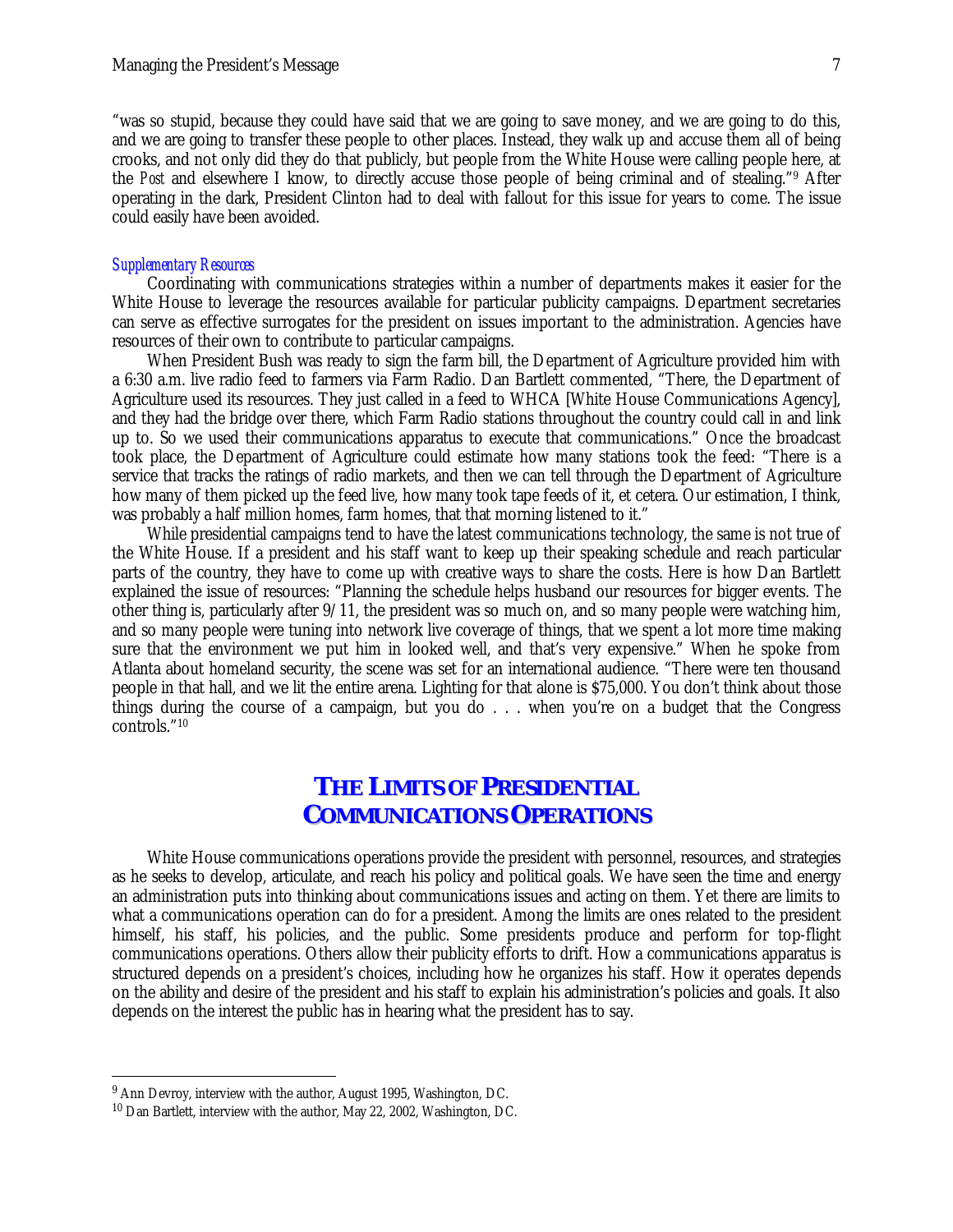# *A President's Personal Style*

The emphasis of an administration in part mirrors a president's personal style. For the most part, the chief executive's personal style is a strength. It usually helps presidents get elected, after all. Yet a president's personal style can also be a limitation in how an administration operates. President George W. Bush is known for his management style emphasizing long-range planning. While his ability to set out goals and plans and stick to them has been a personal strength and an administrative one as well, it has also caused him problems. Once he makes plans, he and his team find it difficult to switch to another course of action.

President Bush was late in responding to Hurricane Katrina, which happened in part because he was enjoying a long-planned vacation in Crawford, Texas. His communications and administrative staffs were taking the same weeks off as well. When asked about antiwar protester, Cindy Sheehan, who had camped out near his Crawford ranch during August 2005, Bush replied, "I think it's important for me to be thoughtful and sensitive to those who have got something to say." Sheehan, whose son died in Iraq serving in the U.S. military, wanted the president to talk to her about the Iraq War. "But I think it's also important for me to go on with my life, to keep a balanced life. I think the people want the president to be in a position to make good, crisp decisions and to stay healthy. And part of my being is to be outside exercising. So I'm mindful of what goes on around me. On the other hand, I'm also mindful that I've got a life to live, and will do so."<sup>11</sup> He was sticking to his carefully planned schedule--as he was when Hurricane Katrina hit two weeks later.

As the hurricane gained strength, government officials issued warnings to residents in its potential path. Saturday, August 27, Bush declared a state of emergency in Louisiana from his Crawford ranch and authorized the Federal Emergency Management Administration (FEMA) to provide aid. On Sunday, August 28, the day before the hurricane struck, he tucked a few comments on the emergency into longer remarks about the Iraqi constitution. He had two Medicare speeches scheduled in Arizona and California on Monday and then a speech about the war on terrorism on Tuesday in San Diego. All three sets of planned remarks incorporated remarks at the beginning of the speeches dealing with the hurricane. But referring to the unfolding crisis exclusively in such using tacked-on remarks made him seem strangely out of touch.

The situation on the ground in the hurricane zone was grave. Soon after the hurricane struck New Orleans, its levees were breached and serious flooding ensued. Gulf Coast towns in Mississippi and Alabama were also hit very hard. Still the president stuck with his schedule. Not until he was flying back to Washington on Wednesday did he get even a glimpse of the area that had been affected--and. that view he got from his plane. By this time, New Orleans was flooded, people were stranded on their rooftops, conditions at the Superdome and the convention center, where evacuees had been sheltered, were unsanitary and unsafe, and, except for the Coast Guard, the federal government agencies had little presence.

With the president out of Washington, Michael Chertoff, secretary of homeland security, as overseer of the department in which FEMA is housed, was in charge of handling the federal response to the effects of this hurricane. In a news conference in Washington, he declared that he was "extremely pleased with the response" of the federal government. But he had yet to visit the affected areas. So his comments gave the impression that even the administration officials who had remained in Washington were remote and out of touch. All of this was being shown on television, to an audience swelled with viewers entirely free to watch television because, like the president, they too were on summer vacations. Two additional elements of President Bush's personal style made it difficult for him and his staff to alter the perception that he was out of touch and disengaged: his reputation for not following the news ad his well-known reluctance to fire, or even criticize, officials working for him.

President Bush often made a point of describing himself as someone who neither read newspapers addition to relying on others, including her, to fill him in. Because he was traveling during those first days of the hurricane, he saw little more than snippets of the television coverage. When an article in *Newsweek* reported that communications adviser Dan Bartlett had made a DVD of news broadcasts to show the president as he traveled to the Gulf for the first time, the impression of an out-of-touch president was cemented.12

<sup>&</sup>lt;sup>11</sup> White House internal transcript of session with reporters biking with him, August 13, 2005. Not a public document.

<sup>12</sup> Evan Thomas et al, "How Bush Blew It," *Newsweek*, September 15, 2005, 26-40.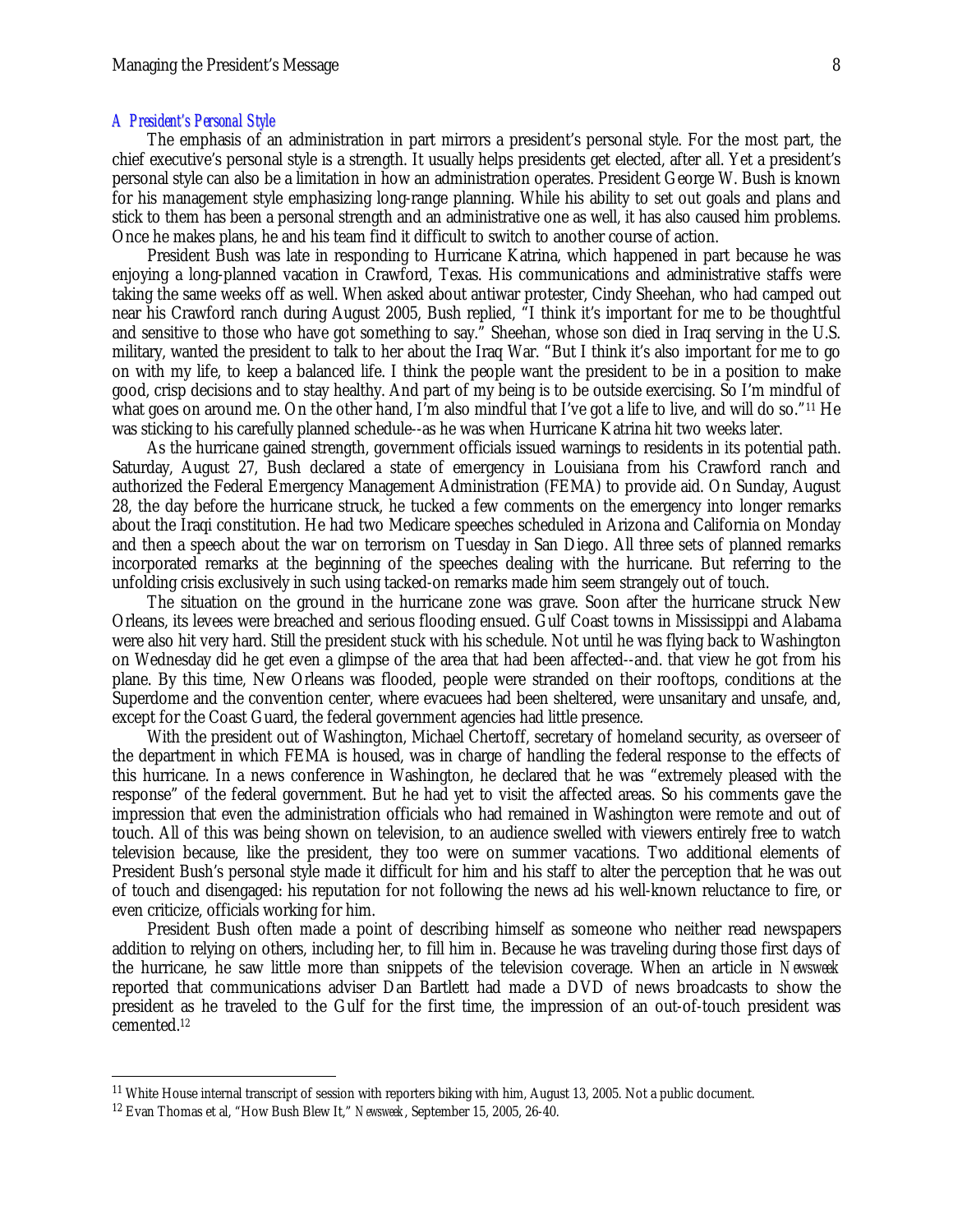By the latter part of the week on September 2nd, officials in both parties were critical of the way federal officials and their agencies had handled both the preparation for the consequences of Hurricane Katrina. But Bush believed it bad for team morale to criticize in public those who were working for him. "A lot of people are working hard to help those who've been affected, and I want to thank the people for their efforts." Immediately following this praise, he said, "The results are not acceptable." But he did not specify why the results were unacceptable or who was at fault. Critics of the federal government effort singled out FEMA. Later the same day, Bush stood next to the director of FEMA, Michael Brown, and said, "Brownie, you are doing a heck of a job." The scene was widely seen as evidence of a president who had lost touch with the realities of one of the most devastating natural disasters in the history of the United States.

Smooth communications operations are hard to come by, because they must handle short-term, nutsand-bolts emergencies as well as long-term, policy-oriented campaigns. Each poses different demands on the lifestyle and governing style of a president.

# *Hurdles in Altering Established Presidential Reputations*

There is usually a context to a presidency. The chief executive comes into office with a reputation in terms of his leadership and his personal style. Once they are established, reputations and images are difficult to alter. Sometimes a president's communications team can make some headway in altering a negative image, but most often this is not possible. President George H. W. Bush provides an example of the difficulty of turning around an image once formed. Viewed as a patrician from a long line of wealthy political and financial leaders, Bush was also seen as a person who was not in touch with the average citizen. News stories emphasizing those points were difficult for his staff to counter. One example makes the point.

When Bush was traveling around the country at the beginning of the reelection campaign in February 1992, he went to an exhibit at the convention of the National Grocers Association. An article in the *New York Times* by Andrew Rosenthal described his encounter with a grocery store scanner in the following way: "As President Bush travels the country in search of re-election, he seems unable to escape a central problem: This career politician, who has lived the cloistered life of a top Washington bureaucrat for decades, is having trouble presenting himself to the electorate as a man in touch with middle-class life. Today, for instance, he emerged from 11 years in Washington's choicest executive mansions to confront the modern supermarket." Rosenthal added, "Then he grabbed a quart of milk, a light bulb and a bag of candy and ran them over an electronic scanner. The look of wonder flickered across his face again as he saw the item and price registered on the cash register screen. 'This is for checking out?' asked Mr. Bush. 'I just took a tour through the exhibits here,' he told the grocers later. 'Amazed by some of the technology.'"<sup>13</sup>

White House staff later maintained the machine that so amazed the president was not an ordinary scanner.14 But contemporaneously, his staff was not able to counter the impression the president was confronting the same things that housewives saw every day. As a response that day, Press Secretary Marlin Fitzwater "told reporters that Bush had seen this [older] technology at work before. At least once. In Kennebunkport, Maine."15 Fitzwater explained: "I had made the case that Bush could never have seen the new scanner technology before because NCR told us it was experimental and had not been sold. Then the press asked if the president had ever seen checkout scanners before, implying he had never been to a grocery store. I replied that he had been to the grocery in Kennebunkport, where they presumably had the older technology."16

 $\overline{a}$ 

<sup>13</sup> Andrew Rosenthal, "Bush Encounters Supermarket, Amazed," *New York Times,* February 4, 1992.

<sup>14</sup> Marlin Fitzwater, *Call the Briefing: Bush and Reagan, Sam and Helen*: *A Decade with the Presidents and the Press*. New York: Times Books, 1995, 328-32.

<sup>&</sup>lt;sup>15</sup> John E. Yang, "Bush Says Tax Plan Critics Are Divisive; President Goes to Grocers to Seek Support for Economic Incentives," *Washington Post*, February 4, 1992.

<sup>16</sup> Email message from Marlin Fitzwater to Martha Kumar, October 27, 2005.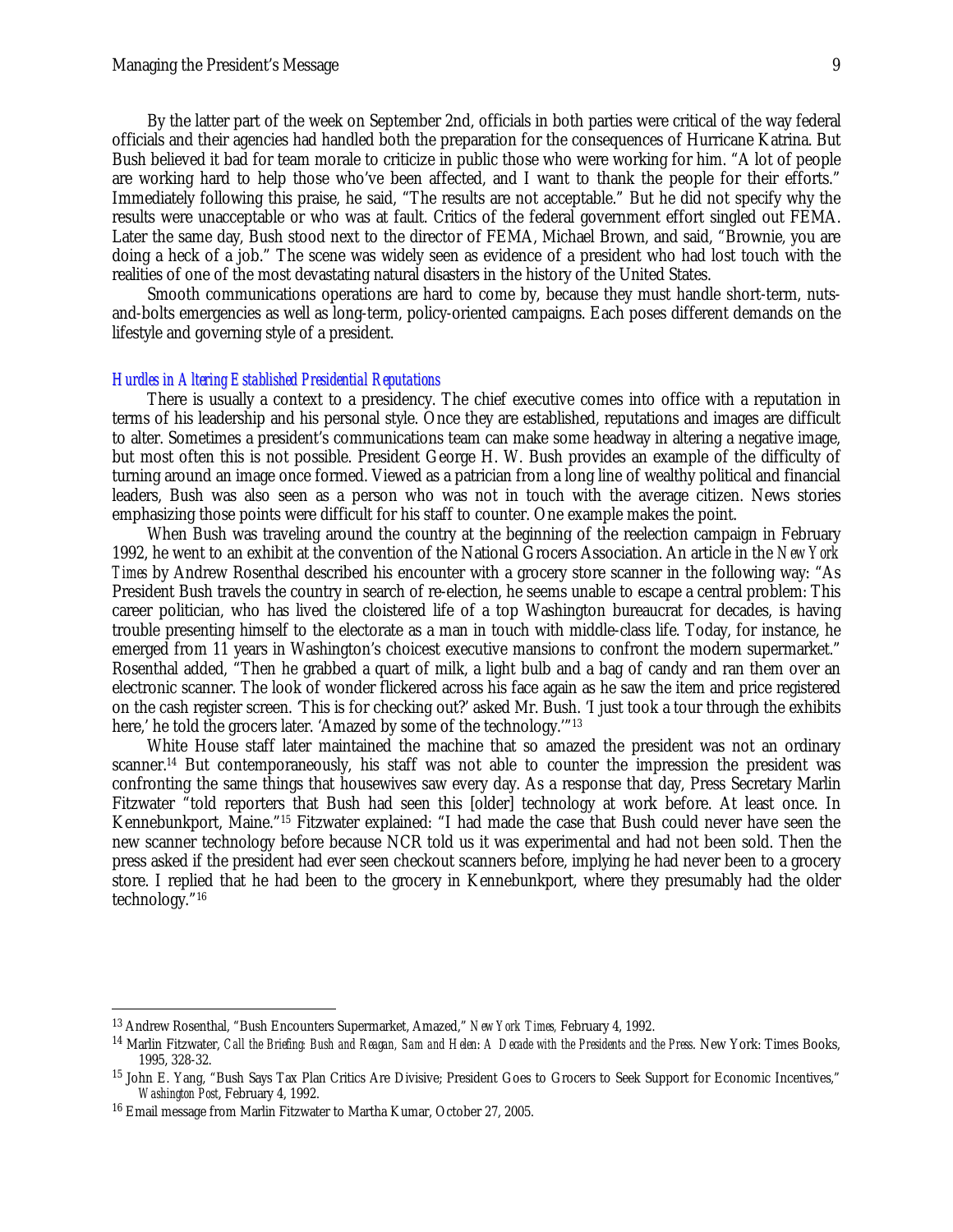It did not take long for an image to take hold. The second- and third-day articles bore titles such as "President Bush, Checkout-Challenged" and "Message for Rip Van Bush; A Primer on the Technology Thing."17

# *The Problem of Simultaneously Listening and Advocating*

One of the byproducts of a communications operation geared toward action is the difficulty in listening while selling the president's ideas. Operations focused on an agenda require the president and his staff to have a sense of their mission, to articulate it, to repeat it, and to adhere to it. They want to discuss their issues and not to spend time responding to the agendas of others, particularly their critics. In doing so, those same people can fail to listen to alternate interpretations held by others or items worth putting on their agenda.

Both the Reagan and the George W. Bush administrations developed exceptionally well-run communications operations. By the same token, each had difficulty getting those operations to change course. The Reagan administration's communications plan for promoting the nomination of Robert Bork to the Supreme Court relied on fielding short press releases and interviews to local news organizations. The premise of this strategy was that the elite national media would have little interest in covering the nomination during the summer months. Even when it turned out that the *New York Times* and the *Washington Post* were in fact very interested in covering the Bork nomination, Reagan's communications team stuck with their original plans. Analyses of Bork's long and controversial legal record contained in stories coming out of Washington and New York went uncountered. The opposition succeeded in defining the nature of both the debate and the nominee. Admittedly, the nominee did prove a difficult person to sell to the public and to the Senate.

The George W. Bush administration took months to add corporate responsibility to its slate of pressing issues. While President Bush discussed it repeatedly in his campaign speech in 2004, it was a long time before he and his staff viewed it as a salient issue when it surfaced in 2001. It took several months after the Enron collapse in December 2001 and the corporate fraud issues raised in the telecommunications field with the downfall of WorldCom, Global Crossing, and Qwest Communications International before the president highlighted the issue. It was not until July 9, 2002, that the president gave a major speech on the issue. The following month he held an August 13 conference in Waco, Texas, focusing on corporate responsibility as one of several key economic issues.

### *The Tendency to Communicate with One's Friends*

Rare is the staff that is truly ecumenical in providing information to news organizations. Most place primary attention on those reporters and news organizations they know and ones they believe have a wide effect in the Washington community and among the public.

Communications staffers provide information to sources with whom they are comfortable. That puts a premium on contacts with reporters and organizations they know and reduces contacts with those they may not know, and thus not trust. White House staff work from a viewpoint of distrust for news organizations. One senior staff member explained the apprehension of staff in talking to reporters. Sometimes a particular item is pulled out of an interview in a manner, this staff member said, that characterizes the interviewee's sentiments in a way that is unfair: "So what tends to happen--and this requires a long history in this business- you develop your own sources. I know who my friends are in the press who I can trust, and they get better information. They get better contacts, they get better color."18

In reality, the more broadly a White House disseminates information and the more quickly and accurately it does so, the better the publicity they receive. The opposite holds true as well.

A measure of the difficulty the Bush White House has had letting in contrary viewpoints can be seen in the manner in which their allies communicated with them in the runup to the Iraq War. Two Republican supporters of the administration, James A. Baker III, who managed the Florida recount for George W. Bush, and Brent Scowcroft, member of the administration's Foreign Intelligence Board, both wrote newspaper

-

<sup>17</sup> Jonathan Yardley, "President Bush, Checkout-Challenged," *Washington Post*, February 10, 1992, and Joel Achenbach, "Message for Rip Van Bush: A Prime on the Technology Thing," *Washington Post*, February 6, 1992.

<sup>&</sup>lt;sup>18</sup> Background interview.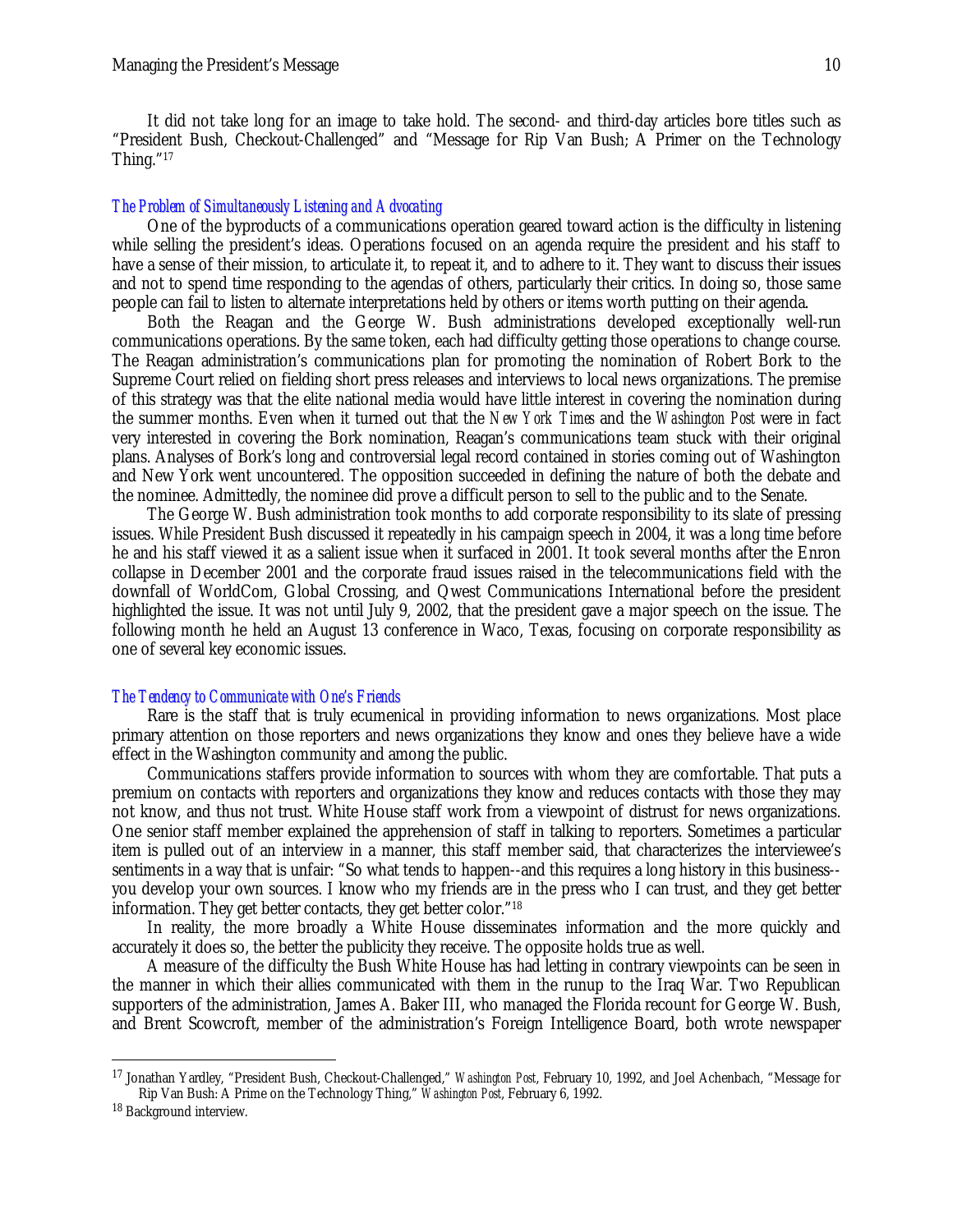commentaries in the *New York Times* and *Wall Street Journal* to communicate their concern to the administration over the Iraq situation. They were not persuaded that they could reach the president in a traditional way, so they took a public strategy instead.

# *Reluctance to Admit Mistakes*

Most administrations do not like to admit mistakes. A good staff operation can help an administration reduce the number of mistakes it makes, but once committed, errors are difficult to handle. Allowing mistakes to drift without correcting the record proves to be costly because the issues in question will remain in people's minds until they are dealt with. But most administrations learn the lesson the hard way, and many times over.

Ron Nessen remarked that in the White House the "same set of rules always apply year after year, administration after administration: Tell the truth, don't lie, don't cover up, put out the bad news yourself, put it out as soon as possible, put your own explanation on it, all those things." What he also found, though, was the difficulty of getting others to sign on to those rules, especially if it involves mistakes: "A lot of times, other members of the staff don't want to do that; they don't understand it. They're political strategists; they have a slightly different set of goals. Sometimes you have to fight that battle inside the White House, and sometimes the president is reluctant to do that."19

# **COMMUNICATIONS AND THE PRESIDENCY**

Studying White House communications operations teaches us valuable lessons about the presidency. Communications is a major activity of presidents and their staffs, so we can find out about the office of the presidency and the staff operations. Communications trends point to overall presidential patterns.

# *The White House Staff Reflects the President*

<u>.</u>

No matter what administration it is, the White House staff structure reflects the president the staff serves. Of course, if a staff representing the president's strengths, it also reflects his weaknesses. They do not provide what he lacks. Those presidents who are good communicators spend their time and energy on publicity--as do their staffs. Those chief executives who are weak communicators choose to devote few staff resources to strengthen their own shortcomings. Instead, they focus resources on the areas they prefer to emphasize.

With his background in Hollywood image-making, President Reagan made certain that he had a publicity operation that would carry the messages and actions of his presidency to the American people as well as to specific publics inside and outside of government that he wanted to reach. He had Michael Deaver, who was close to him and to Nancy Reagan, handle issues and events related to his image on television and in person. Reagan created a White House staff structure in which communications was important to those at the top level as well as throughout the organization.

James Baker explained why staff reflect, rather than complement, a president. "I think the staff is always going to reflect the president's strengths and weaknesses because everything is derivative from him. There is no power that is not derivative from him." Thus, staff makes certain to respond to the president's interests. If he is not focused on a particular organizational area or policy, neither are they.

Baker said that staff reflects a president in more than the area of communications: "I think that's true on foreign policy. I think it's true in domestic policy. I think it's true generally." During the George H. W. Bush administration, "what a wonderful time it was to be secretary of state . . . because we had a president who understood foreign policy, he liked foreign policy, he devoted presidential time, resources, and attention to it,

<sup>&</sup>lt;sup>19</sup> Ron Nessen, interview with the author, White House Interview Program, Washington, DC, August 3, 1999.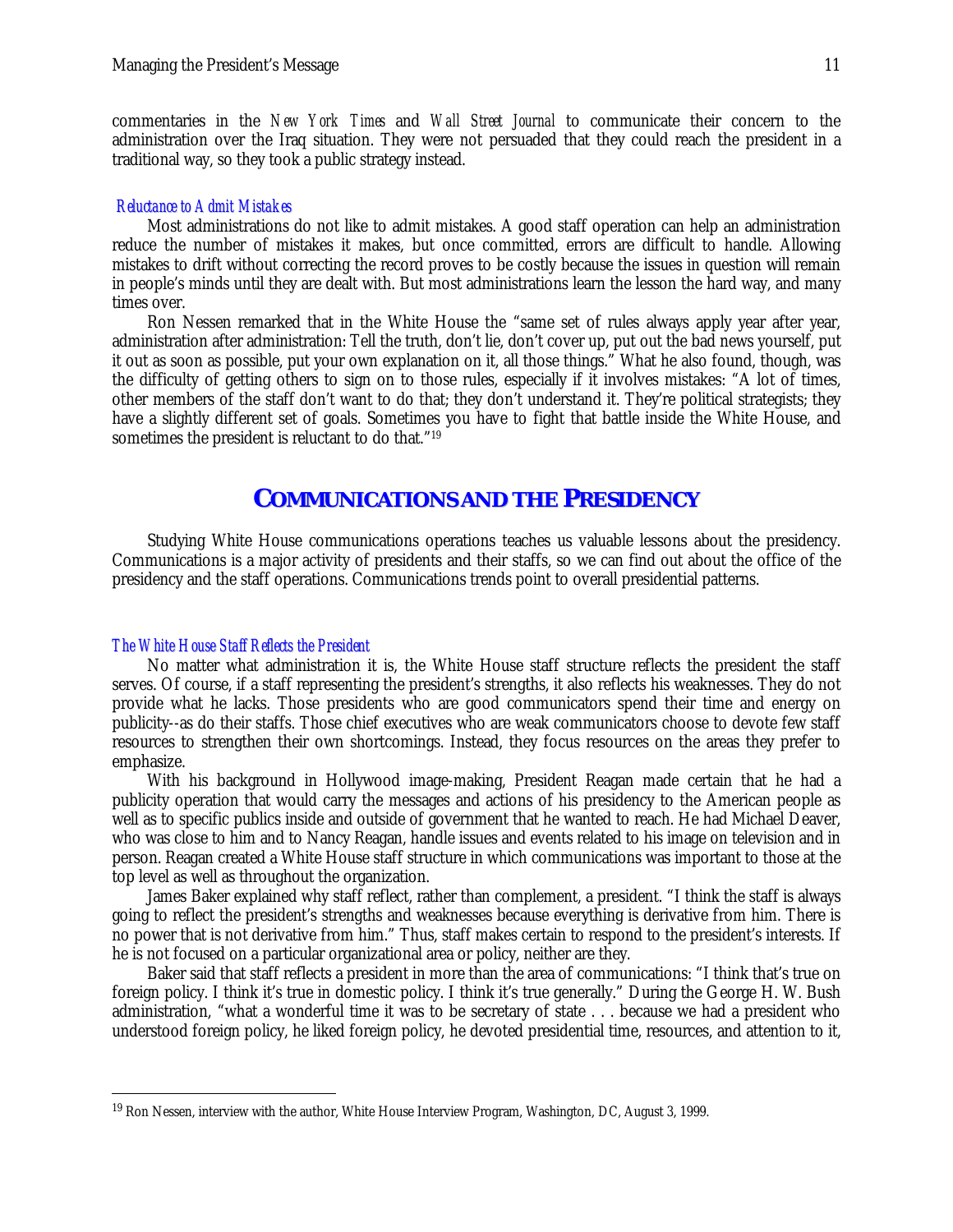and he was good at it. And we were good at it, as a consequence. I think the same thing is true whether it's communications, whether it's campaigning, whether it's domestic policy, no matter what it is."20

On the other hand, President George H. W. Bush did not enjoy communications and developed a system that reflected his lack of interest in presidential publicity. He met with reporters and gave speeches, but he did not work on them as a coordinated whole. His most important communications staff member was Marlin Fitzwater, his press secretary, not his communications director.

# *White House Staff Are Often Risk Averse*

In the first term, communications staff was reluctant to risk the president's popularity by having him or someone else in his administration make a communications mistake. Above all, they wanted to avoid putting him or his surrogates in a position of vulnerability. "I think staffers or administration people have the fear of making a mistake," Bartlett said. "And when you are making a mistake before the president is going before the people for reelection it has a different consequence than making a mistake when he is no longer running for reelection." The fear is that something will be used in a way the administration official may not have intended. In the "campaign environment things can be taken out of context or misconstrued or used against you in a way-that somebody would fear it would be used in a politically harmful way to their boss. And obviously no one wants to be put in that precarious situation."21 Such a case for the Bush team occurred early in the campaign season in February 2004.

The annual economic report prepared by the Council of Economic Advisers had been the centerpiece for a week of events highlighting how well the economy was doing--but not, alas, without its share of fallout. The report made mention of the sensitive issue of outsourcing of jobs by American corporations to other countries. In releasing the report, Gerald Mankiw, chairman of the CEA, told reporters, "outsourcing is just a new way of doing international trade." He explained, "More things are tradable than were tradable in the past and that's a good thing." Mankiw was an immediate target of criticism by Democrats but also by midwestern Republicans, such as Representative Donald Mazullo of Illinois, who called for his resignation: "I know the President cannot believe what this man has said. He ought to walk away, and return to his ivy-covered office at Harvard."<sup>22</sup> Others in the administration came to Mankiw's aid, which kept the issue in the news.<sup>23</sup>

### *Republicans and Democrats Are Developing Similar Communications Approaches*

From Eisenhower through Carter, there were partisan differences in the way the White House was run. Republicans from Eisenhower to Nixon to Reagan organized their White House communications in a similar manner, with a sophisticated organization controlled by senior aides with a broad view of administration operations. Except for the Eisenhower administration, where Hagerty handled planning as well as daily press operations, the key communications figure in the Nixon and Reagan administrations was the director of communications, who organized planning. Of all the post-World War II Republicans, only President George H. W. Bush eschewed a long-range planning operation in favor of a daily press strategy controlled by Press Secretary Marlin Fitzwater.

Democrats during this time held to a different pattern, mainly in that Presidents Kennedy, Johnson, and Carter did not have chiefs of staff who organized and managed White House operations. Instead their staff structures were loose ones, with several different key players in senior posts. For all of them, the press secretary was the most important official in the communications area.

President Clinton broke from the pattern once he opted for a strong central staff structure under Chief of Staff Leon Panetta. Even though the press secretary was still the key communications official, the chief of

<sup>20</sup> James A. Baker III, interview with the author, Houston, Texas, May 14, 2001.

<sup>21</sup> Dan Bartlett, interview with the author, "The President, the Press, and Democratic Society," Towson University course, Washington, DC, March 8, 2004. http://www.ucdc.edu/aboutus/whstreaming\_archive.cfm.

<sup>22</sup> Jonathan Weisman, "Bush, Adviser Assailed for Stance on 'Offshoring' Jobs," *Washington Post,* February 11, 2004.

 $23$  Later in the month. Secretary of the Treasury John Snow refused to condemn the outsourcing of jobs: "I think American corporations need to do what they need to do to be competitive, and as they're competitive, it's good for their shareholders, it's good for their consumers and it's good for their employers, because enterprises – and I come out of the American business system. Enterprises that don't succeed don't create many jobs." Capital Reports, CNBC News Transcripts, February 24, 2004.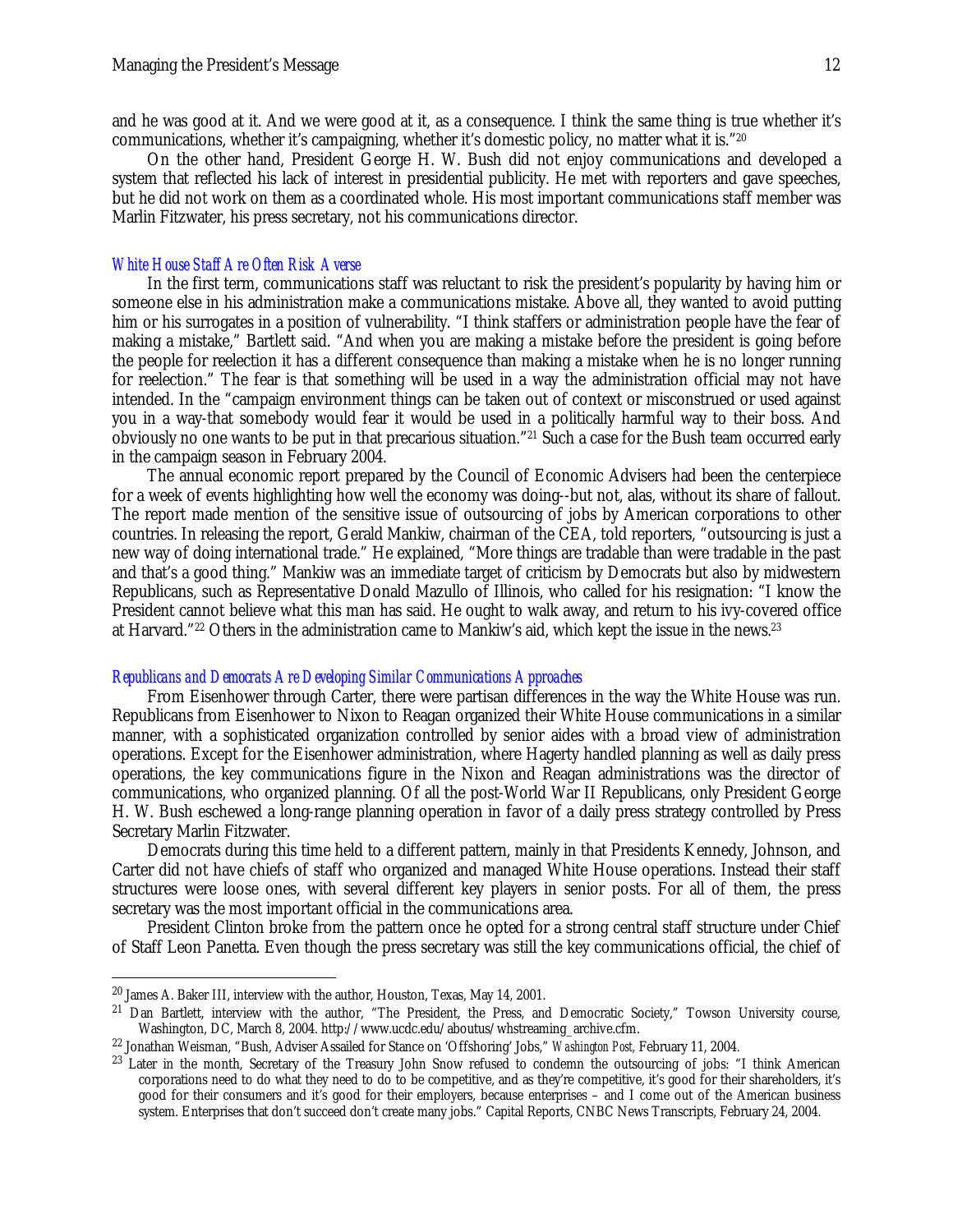staff was a central figure and, to a lesser extent, the communications director. They saw planning as important, even if they felt that their ability to adapt to events and situations was crucial as well.

Future Democratic and Republican administrations will most likely adopt a strong staff system under the control of a chief of staff who values communications. If learn from the lessons of what works from their predecessors, they will have a system that emphasizes planning, discipline, targeting audiences, and adaptability to changing circumstances.

# *Presidents and Their Staffs Treat Political and Policy Difficulties as Communications Problems*

Fresh off of his 2004 reelection win, President Bush in one year met with strong resistance to his handling of Hurricane Katrina, his Social Security package, his plans for immigration reform, his nomination of Harriet Miers to the Supreme Court, and the administration-backed deal involving a Dubai company managing container terminals at several major U.S. ports. On top of this, throughout the year he faced increasing criticism of his handling of the war in Iraq. Having Republican control of both houses of Congress did not bring about support for his policies. It did, however, bring calls for him to make changes in his communications team.

The response of an administration to the pressure of political and policy difficulties is often to assume their problems lie in communications. Presidents will change their communications staff and sometimes their chiefs of staff as well. Under the weight of the Iran-Contra scandal, President Reagan brought in a new chief of staff, former Senator Howard Baker, and a communications director, Tom Griscom. When his job approval numbers appeared stuck in the 30 percent range for the better part of a year, President George W. Bush opted to bring in Josh Bolten as his chief of staff and Tony Snow as his press secretary. After several months, his job approval numbers had hardly budged.

In reality, what presidents have are political and policy problems, not communications problems. The expectations of what presidential communications can deliver are much greater than what they can really do. Yet there is still much an effective communications operation can do for a president.

# *Presidents Adapt to Communications Opportunities*

Presidents and their staffs have demonstrated the adaptability of the presidency to a changing environment in the important area of communications. When George B. Cortelyou served as an assistant secretary and then secretary to Presidents McKinley and Roosevelt, he was very aware of developing technology, especially photography. He made certain that his presidents were well covered by the new medium and that photographers were included when the president traveled. Twentieth-century presidents adjusted to radio and then television. Presidents and their staffs viewed technological change as an opportunity, not as a burden.

President Eisenhower included the new medium of television as a central part of his publicity plans. He and his advisers saw television as a method of reaching the public directly. Since his time, other presidents have worked with technological changes to accomplish the same goal: to reach an audience with minimal edits and interpretation by reporters and their news organizations.

In Eisenhower's day, reaching the public regularly occurred through his twice-monthly press conferences. Although they were presented on tape delay, the broadcasts gave a full picture of the president responding to a variety of questions. President Kennedy saw the advent of live news conferences carried in full by the networks as a regular feature of his effort to explain to the public his thinking and actions. For Presidents Nixon and Reagan, it was nighttime East Room news conferences at a time where there were three national networks (ABC was not a major news player in the 1950s and 1960s). A large audience stopped their routines and watched.

Today, getting to the public in as unfiltered a manner as possible still involves television, but now presidents can choose a combination of cable news networks and local ones. No matter what the available technology is, presidents have developed ways to maximize their time with the public.

While the fast-paced news cycle makes it difficult for presidents to get ahead of the news to explain their case in their terms, both Clinton and Bush managed to do so. In both cases, they talked about the subjects